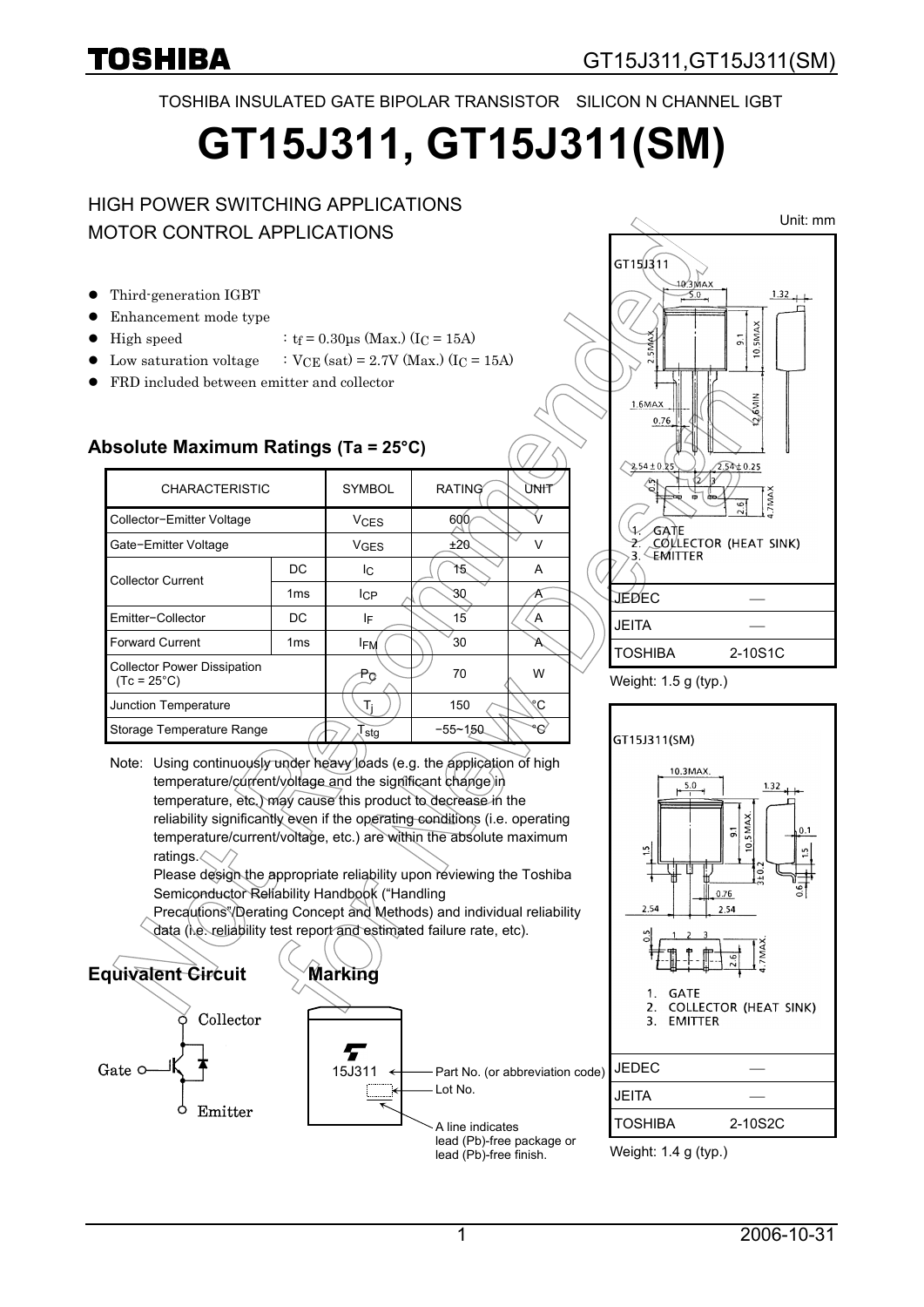**Electrical Characteristics (Ta = 25°C)**

|                                      | <b>CHARACTERISTIC</b> | <b>SYMBOL</b>    | <b>TEST CONDITION</b>                                                                              | <b>MIN</b> | TYP. | <b>MAX</b> | <b>UNIT</b> |
|--------------------------------------|-----------------------|------------------|----------------------------------------------------------------------------------------------------|------------|------|------------|-------------|
| Gate Leakage Current                 |                       | $I_{\text{GES}}$ | $V_{GF} = \pm 20V$ , $V_{CF} = 0$                                                                  |            |      | ±500       | nA          |
| Collector Cut-Off Current            |                       | lc <sub>ES</sub> | $V_{CF}$ = 600V, $V_{GF}$ = 0                                                                      |            |      | 1.0        | mA          |
| Gate-Emitter Cut-Off Voltage         |                       | VGE(OFF)         | $I_{C}$ = 1.5mA, $V_{CF}$ = 5V                                                                     | 5.0        |      | 8.0        | V           |
| Collector-Emitter Saturation Voltage |                       | $VCE$ (sat)      | $I_C = 15A$ , $V_{GE} = 15V$                                                                       |            | 2.1  | 2.7        | V           |
| Input Capacitance                    |                       | $C_{\text{ies}}$ | $V_{CF}$ = 20V, $V_{GF}$ = 0, f = 1MHz                                                             |            | 950  |            | pF          |
| <b>Switching Time</b>                | <b>Rise Time</b>      | $t_{\mathsf{r}}$ | Inductive Load<br>$V_{CC}$ = 300V, $I_C$ = 15A<br>$V_{GG}$ = ±15V, R <sub>G</sub> = 75Ω<br>(Note ) |            | 0.12 |            |             |
|                                      | Turn-On Time          | t <sub>on</sub>  |                                                                                                    |            | 0.40 |            |             |
|                                      | Fall Time             | tf               |                                                                                                    |            | 0.15 | 0.30       | μs          |
|                                      | Turn-Off Time         | $t_{off}$        |                                                                                                    |            | 0.50 |            |             |
| Peak Forward Voltage                 |                       | $V_F$            | $I_F = 15A$ , $V_{GF} = 0$                                                                         |            |      | 2.0        | V           |
| Reverse Recovery Time                |                       | $t_{rr}$         | $I_F = 15A$ , di / dt = $-400A$ / $\mu s$                                                          |            |      | 200        | ns          |
| Thermal Resistance (IGBT)            |                       | $R_{th (j-c)}$   |                                                                                                    |            |      | 1.79       | °C/W        |
| Thermal Resistance (Diode)           |                       | $R_{th}$ (j-c)   |                                                                                                    |            |      | 3.45       | °C/W        |

Note 1: Switching time measurement circuit and input / output waveforms

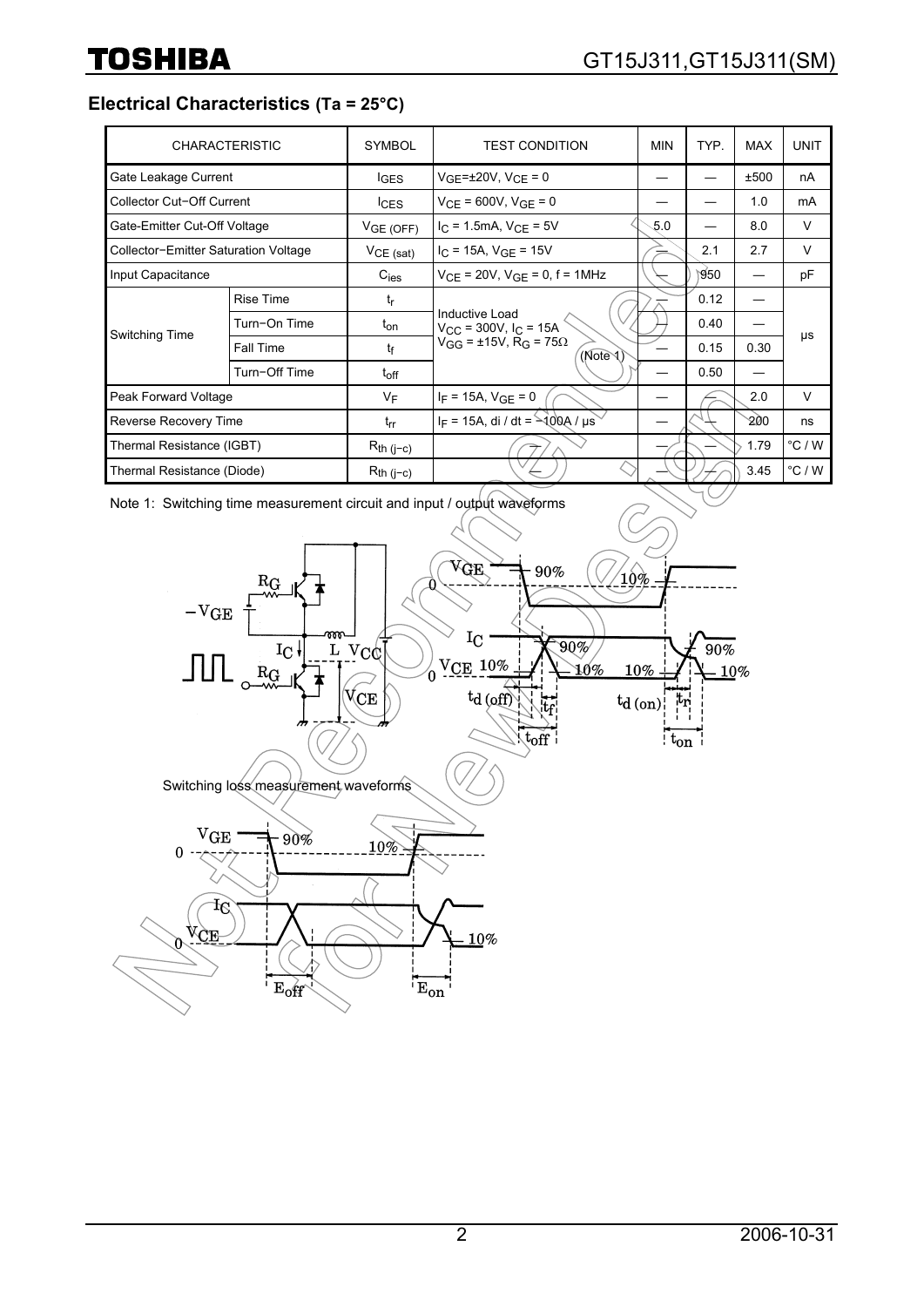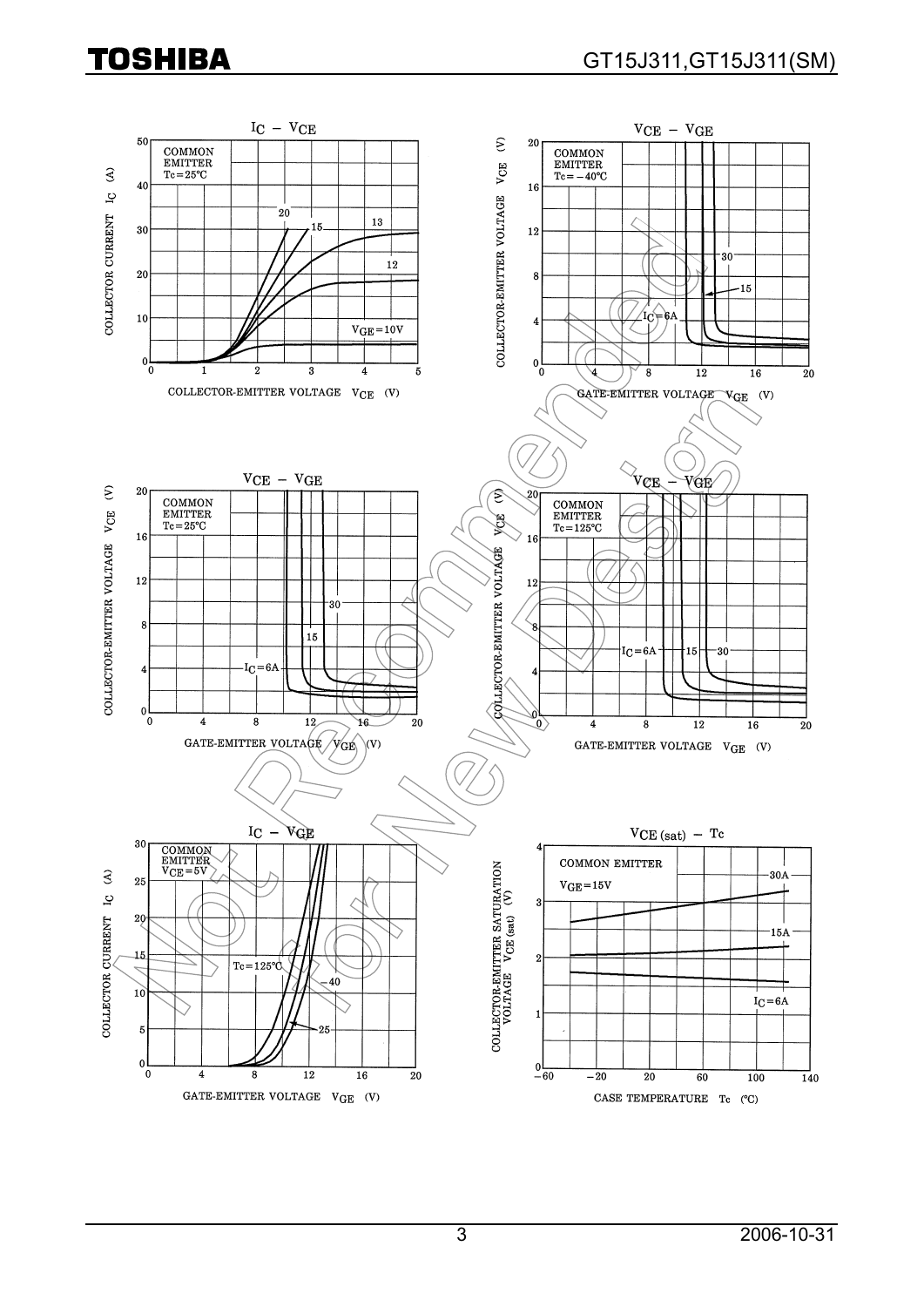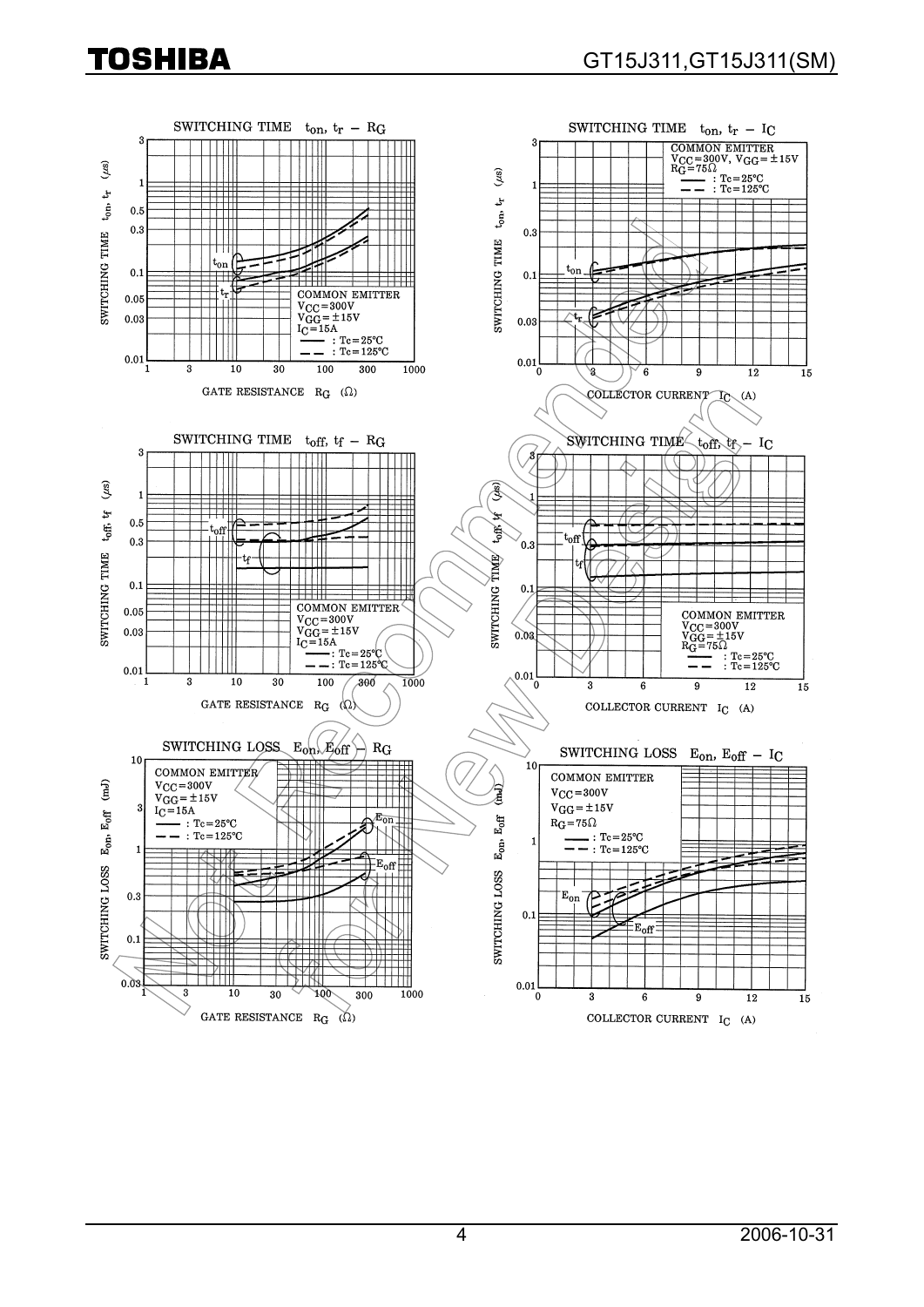## TOSHIBA

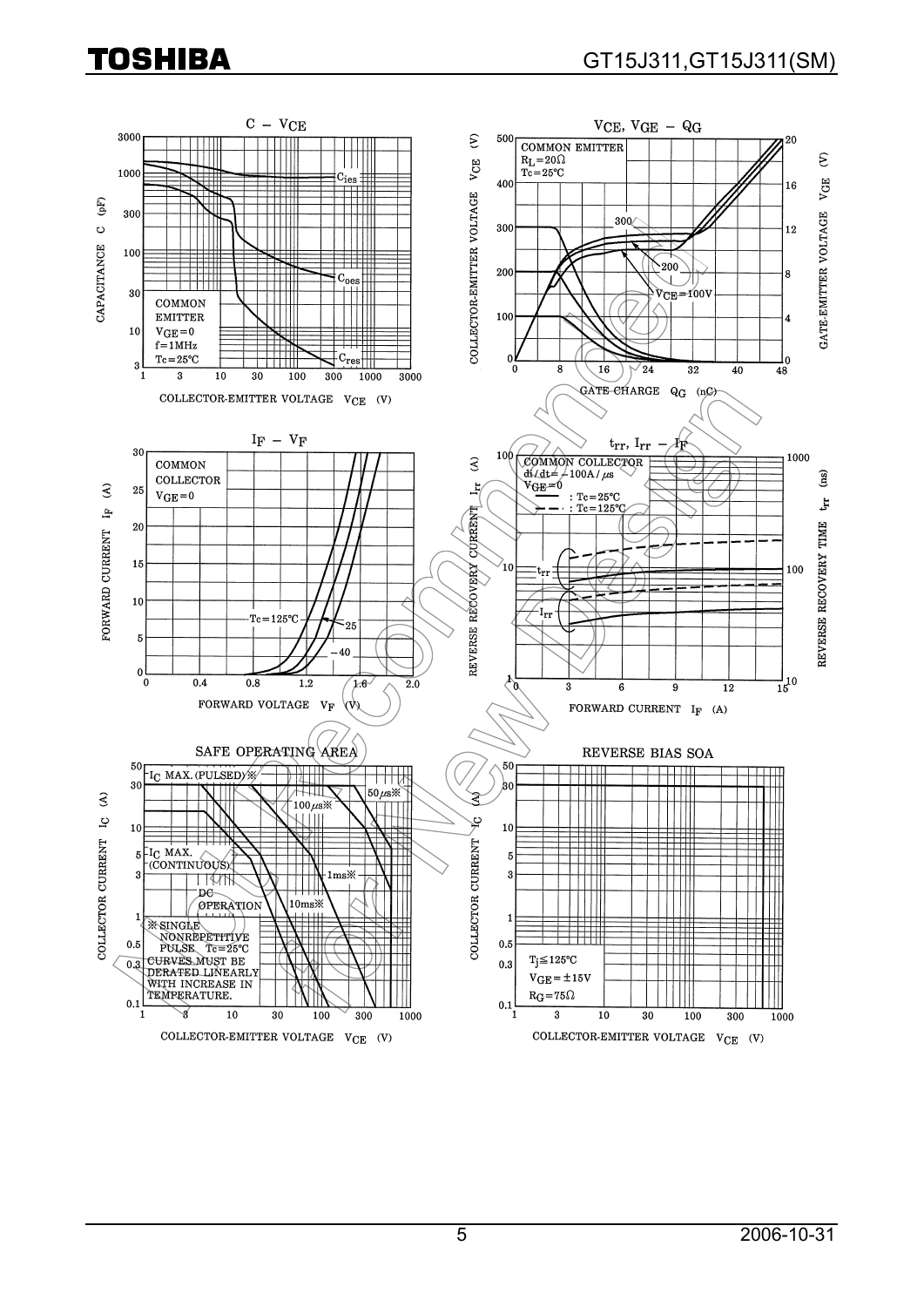